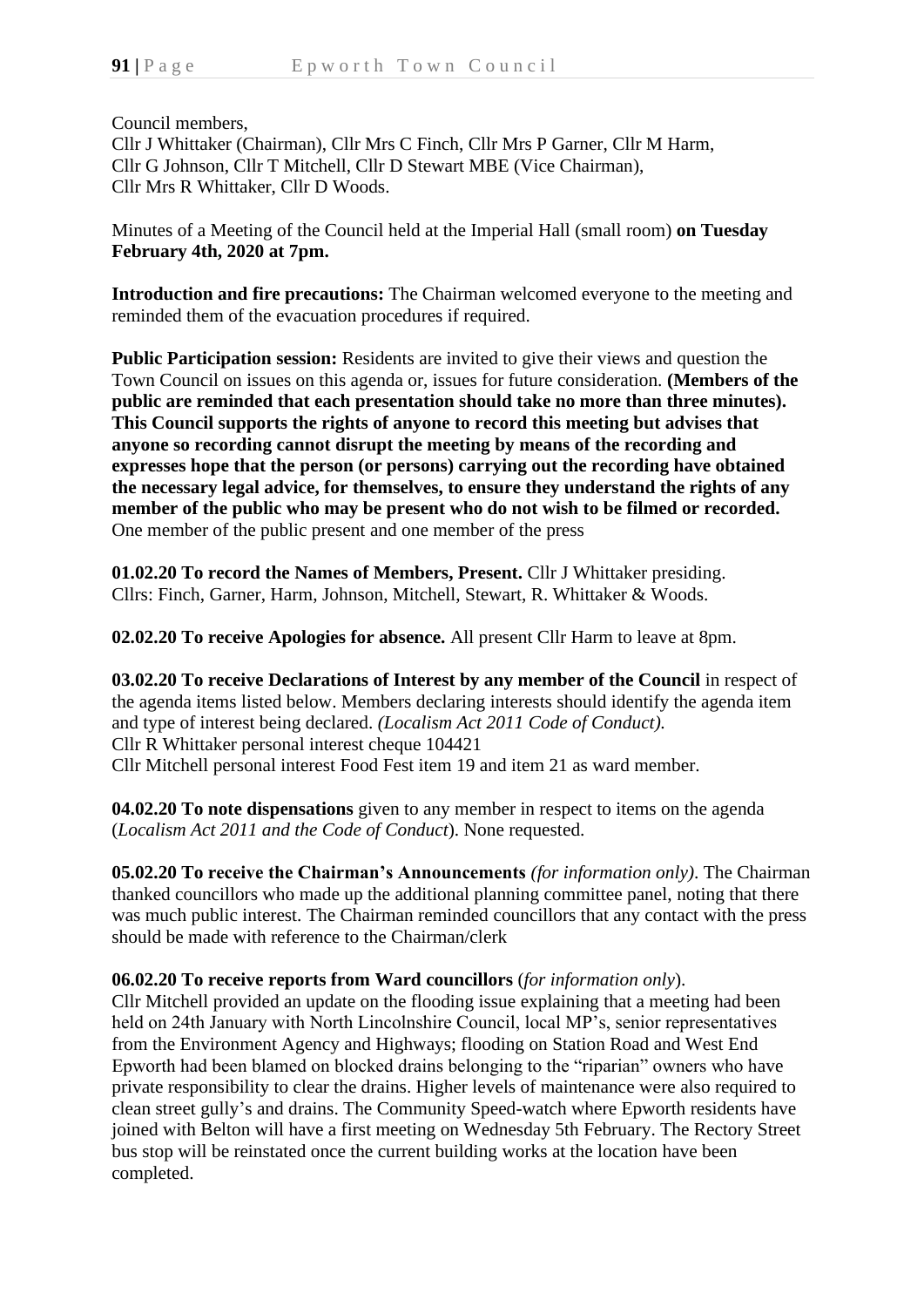The Rectory Street, Mowbray Street, Albion Hill junction – re-marking will be carried out. Cllr Mitchell held a "ward surgery" at St Andrew's Church on January 25th.

**07.02.20 To receive the Clerk's Report** *(for information only).*

**Food fest presentation** - agenda item February

**Planning PA/2019/1800** – additional committee meeting held, quorate. Response submitted immediately after meeting; minutes February agenda item. Epworth Town Council response is on the website.

**Internal Audit**: first appointment now scheduled for Tuesday February 11th

**Cemetery Lodge staircase**: Simpkins Kenny to submit specific report – agenda item once report received.

**Item 10.01.20 Finance funds transfer**: letter to bank written signed and counter signed, transfer made.

**Precept:** submission to North Lincolnshire Council made, precept grant accepted and since acknowledged, further precept discussion February agenda following Finance Committee meeting. **Grant applications**: cheques signed, and letters written War Memorial Field and Epworth Music day. **Electricity accounts**: new contracts agreed for all 5 accounts through Black Sheep Utilities

**Telephone services provision**: Assistant Clerk working on requisite 3 quotations; information to Finance Committee/full council whichever is soonest to receive information and resolve.

**Minute 13.01.20 planning responses:** PA/2019/2016; 2089 and 1765 planning responses submitted. **Minute 14.01.20 Epworth Heritage Centre**: letter of support written and sent; Valuation Report forwarded. Information requested for facebook article.

**Minute 15.01.20 Hanging basket invoicing** "work in progress" with Assistant Clerk **Minute 16.01.20 Garden Party Invitation**: not yet received from ERNLLCA; Cllr R Whittaker to be put forward as soon as email invitation arrives

**17.01.20 North Lincolnshire Council** "in bloom" grant funding; paperwork received – applications open until February 28th

**Minute 18.01.20 Refused agenda items**: clerk has set up spread sheet to correctly record refused items; previously records kept on email system.

**Facebook**: Vacancy for watering person and hanging basket item added.

**Epworth Town Council tree works applications**; 2 of the 3 applications approved; clerk waiting for 3rd decision before adding information to facebook/notice boards requesting quotations for the work.

**Chapel of Rest application**: no decision yet

**VAT return** April May June submitted for refund.

**VAT return** July to December 2019 ready for finance committee councillors to check.

Proposed by Cllr Stewart seconded by Cllr Finch **RESOLVED** clerks report noted.

**08.02.20 To resolve Draft Minutes** of a Meeting of the Council held on Tuesday January 7th, 2019 copies of which have been previously circulated, for approval and signature; minute 18.01.20 on page 88; query that minute did not reflect the discussion, rejected agenda items should be discussed with the Chairman and recorded as in Standing Orders 9 (d, e & f). With the amendment, minutes were proposed by Cllr Stewart seconded by Cllr Finch **RESOLVED** a true record and signed by the Chairman.

**09.02.20. To dispose of any business,** if any, remaining from the last meetings. No other items were raised.

**10.2.20 Internal control:** to receive copy December bank statements, the December Receipts & Payments account sheet and the December budget sheet for approval and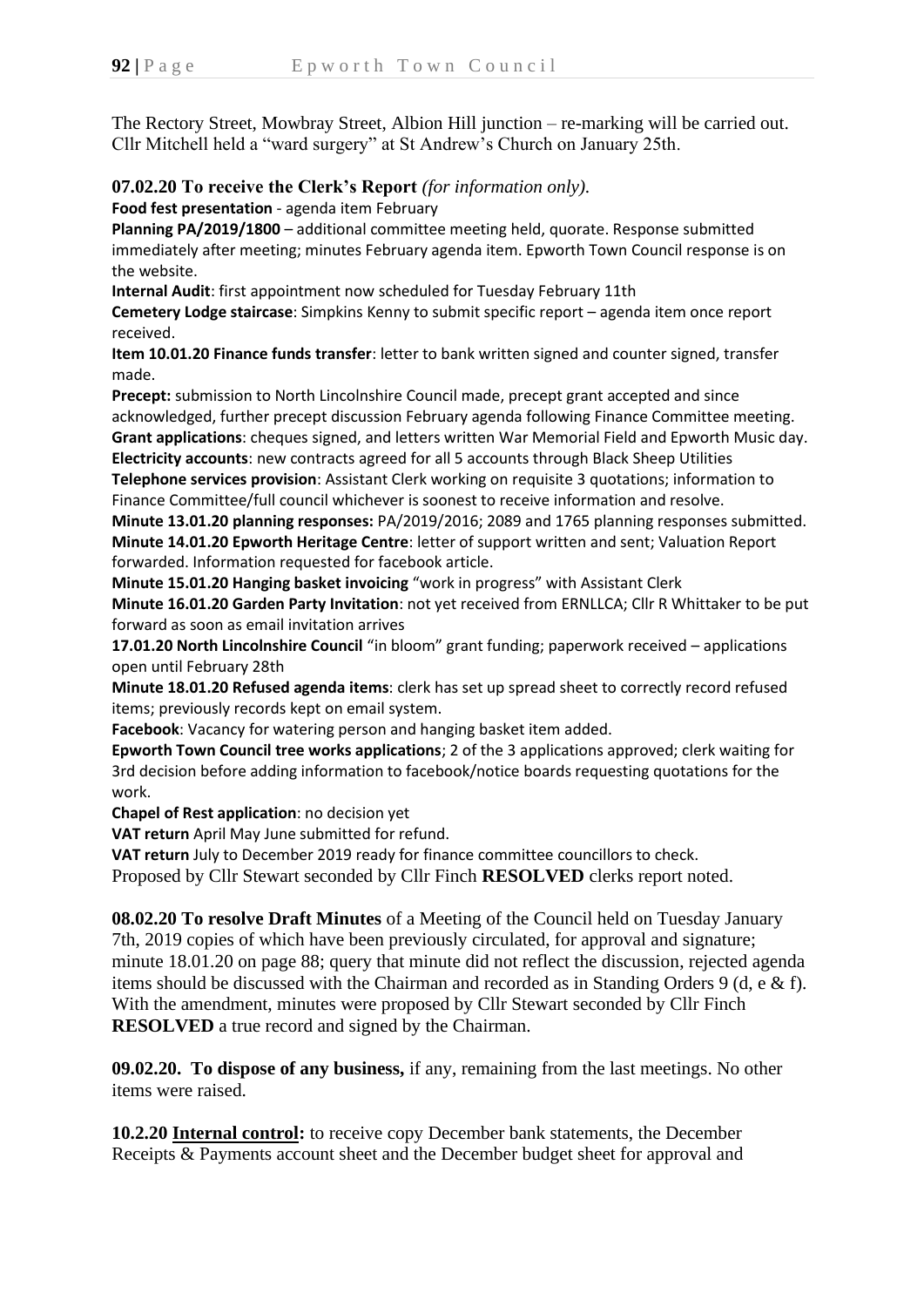signature of the Chairman. Proposed by Cllr Stewart seconded by Cllr Harm **RESOLVED** an accurate record and signed by the Chairman.

Proposed by Cllr Stewart seconded by Cllr Harm **RESOLVED** to bring forward item 22 for discussion prior to discussing the precept.

**11.02.20 (item 22) Councillor email addresses:** to discuss the provision of @epworthtowncouncil email addresses for all Councillors – additional cost of £3.00 per email address per month. Total £324.00 plus administration time. Points noted:

- ERNLLCA recommendation that all councillors should have separate email addresses for council matters.
- FOI requests could mean all emails on council matters viewed
- Microsoft email account security protected
- Chairman request email set up copy to enable urgent response in absence of clerk
- Councillor choice cannot be compelled

Proposed by Cllr Garner that the council have "@epworthtowncouncil.com" email addresses and that the Chairman under specific circumstances can access the account if required. Seconded by Cllr Finch and **RESOLVED**. (1 abstention 1 against)

**12.02.20 Internal control: Precept discussions: to receive DRAFT** budget figures for discussion, amendment and confirmation prior to submission to North Lincolnshire Council. Due to a mistake being found in the figures proposed by Cllr Finch seconded by Cllr R Whittaker **RESOLVED** budget figures back to finance committee for further discussion and re-presentation. Provisional meeting date 18th February.

**13.02.20 To resolve Grant application**: Section 137 LGA 1972 Isle Choral Society grant request £500.00 (five hundred pounds). Proposed by Cllr Harm seconded by Cllr Stewart clerk to write for additional financial information and explanation of the figures by a member of the Society. Finance Committee to discuss before back to full council. **RESOLVED**.

**14.02.20 Cemetery concrete standing:** to resolve contractor to lay base for new storage container (*minute 14.12.19)* The clerk presented 2 quotations, received from builders following a facebook advertisement for contractors: quote 1; £770.00 quote 2; £970.00. The same specification had been provided for both contractors on site visits. Proposed by Cllr Johnson seconded by Cllr Stewart **RESOLVED** to employ S Costello (Builders) to carry out the works at £770.00 plus VAT.

**15.02.20 To discuss/resolve contractors** for (a) Turbary Road 2020 contract: (b) Grass cutting of Kings Head Croft, Closed Churchyard and lower area of Cemetery – existing contractor.

**Turbary Road**: Following brief discussion noting that the existing contractor had carried out the current maintenance contract which was considered good value for money proposed by Cllr Stewart seconded by Cllr Woods **RESOLVED** to continue the contract with APS Movements at the annual charge of £2000.00 (two thousand pounds) plus VAT with the council to consider additional requests for "planning's" when required.

**Grass cutting**: the clerk presented one quotation from the same provider as 2019 as the council had been offered a 3 year contract in 2019 which had not been accepted due to the change of council: Proposed by Cllr Stewart seconded by Cllr Mitchell **RESOLVED** to accept the 3 year contract with MKS Groundcare based on 16 cuts per season of £2400.00 plus VAT per year.

NOTE: clerk to ask for grass cuttings to be blown off path.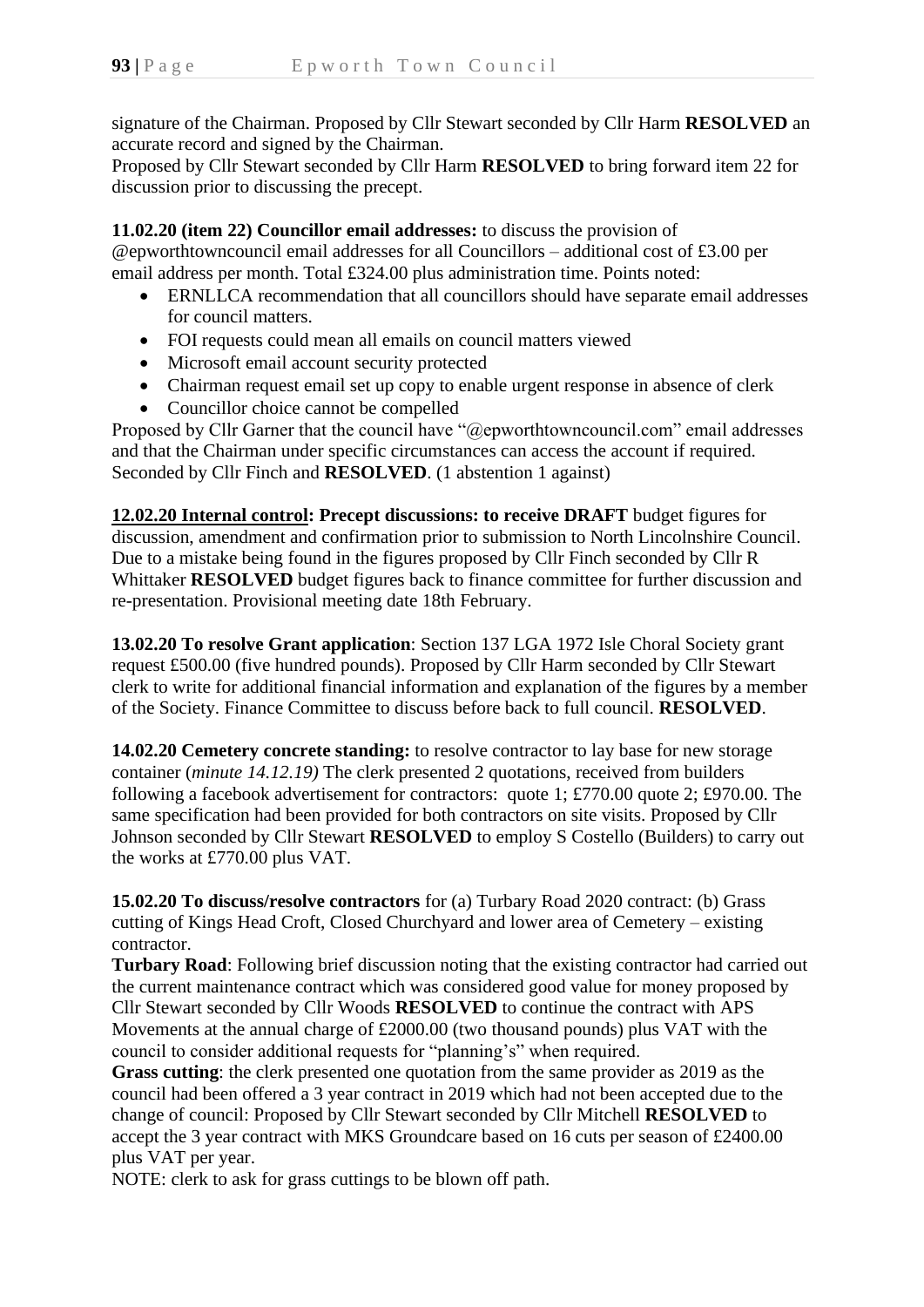**16.02.20 Internal Control: To receive information regarding payments on the Financial** 

**Statements (***such as direct debits and credit payments*) approved by the Town Clerk since the last meeting of the Town Council, under powers granted by the Local Government Act 1972 s101 and in accordance with Council Policy

**NOTE: banking dates are approximate and may vary from those listed**

|                      | <b>Receipts</b>        |                                             | <b>Net</b>      | Vat    | total           |
|----------------------|------------------------|---------------------------------------------|-----------------|--------|-----------------|
|                      |                        |                                             |                 |        |                 |
| 06.01.20             | R Wallace & Son        | <b>Burial Rights C364</b>                   | £300.00         |        | £300.00         |
| 27.01/20             | F Mortimer             | <b>Burial Rights C365</b>                   | £300.00         |        | £300.00         |
|                      |                        |                                             |                 |        | £0.00           |
|                      |                        |                                             |                 |        |                 |
|                      | <b>Cheques paid</b>    |                                             | <b>Net</b>      | Vat    | Total           |
|                      |                        |                                             |                 |        |                 |
|                      |                        |                                             |                 |        | £0.00           |
|                      |                        |                                             |                 |        | £0.00           |
|                      | <b>Authorised Card</b> |                                             |                 |        |                 |
|                      | <b>Payments</b>        |                                             |                 |        |                 |
| 28.01.20             | Post Office            | 24 1st class stamps                         | £16.80          |        | £16.80          |
|                      |                        |                                             |                 |        |                 |
|                      |                        |                                             |                 |        |                 |
|                      | <b>DD</b> payments     |                                             | <b>Net</b>      | Vat    | total           |
|                      |                        |                                             |                 |        |                 |
| 01.02.20             | North Lincolnshire     |                                             |                 |        |                 |
| 22.01.20             | Council<br><b>HSBC</b> | Cemetery trade waste<br><b>Bank charges</b> | £21.60          |        | £21.60          |
| 29.01.20             |                        |                                             | £16.55          |        | £16.55          |
|                      | <b>Siemens</b>         | Photocopier lease                           | £182.59         | £36.51 | £219.10         |
| 17.01.20             | Everflow               | Cemetery water                              | £8.02<br>£64.29 | £12.85 | £8.02<br>£77.14 |
| 02.02.20             | <b>BT</b><br>WIX.com   | Telephone & internet                        | £114.00         |        | £136.80         |
| 06.02.20<br>25.02.20 |                        | Website provider                            |                 | £22.80 |                 |
|                      | O <sub>2</sub>         | Mobile phone charges                        | £18.58          | £3.72  | £22.30          |
|                      |                        |                                             |                 |        | £0.00           |
|                      |                        |                                             |                 |        | £0.00           |
|                      |                        |                                             |                 |        | £0.00           |
|                      | <b>Misc. Items</b>     |                                             |                 |        | £0.00           |
|                      |                        |                                             |                 |        |                 |
| 09.01.20             | VAT reclaim            |                                             | £529.68         |        | £529.68         |

Proposed by Cllr Stewart seconded by Cllr Finch **RESOLVED** financial information noted. Schedule signed by the Chairman.

**17.02.20 Internal control: To resolve February cheques for payment** as presented on the following schedule *(Local Government Act 1972 as amended).*

|  | <b>Net</b> | VAT | Total |
|--|------------|-----|-------|
|  |            |     | rn nn |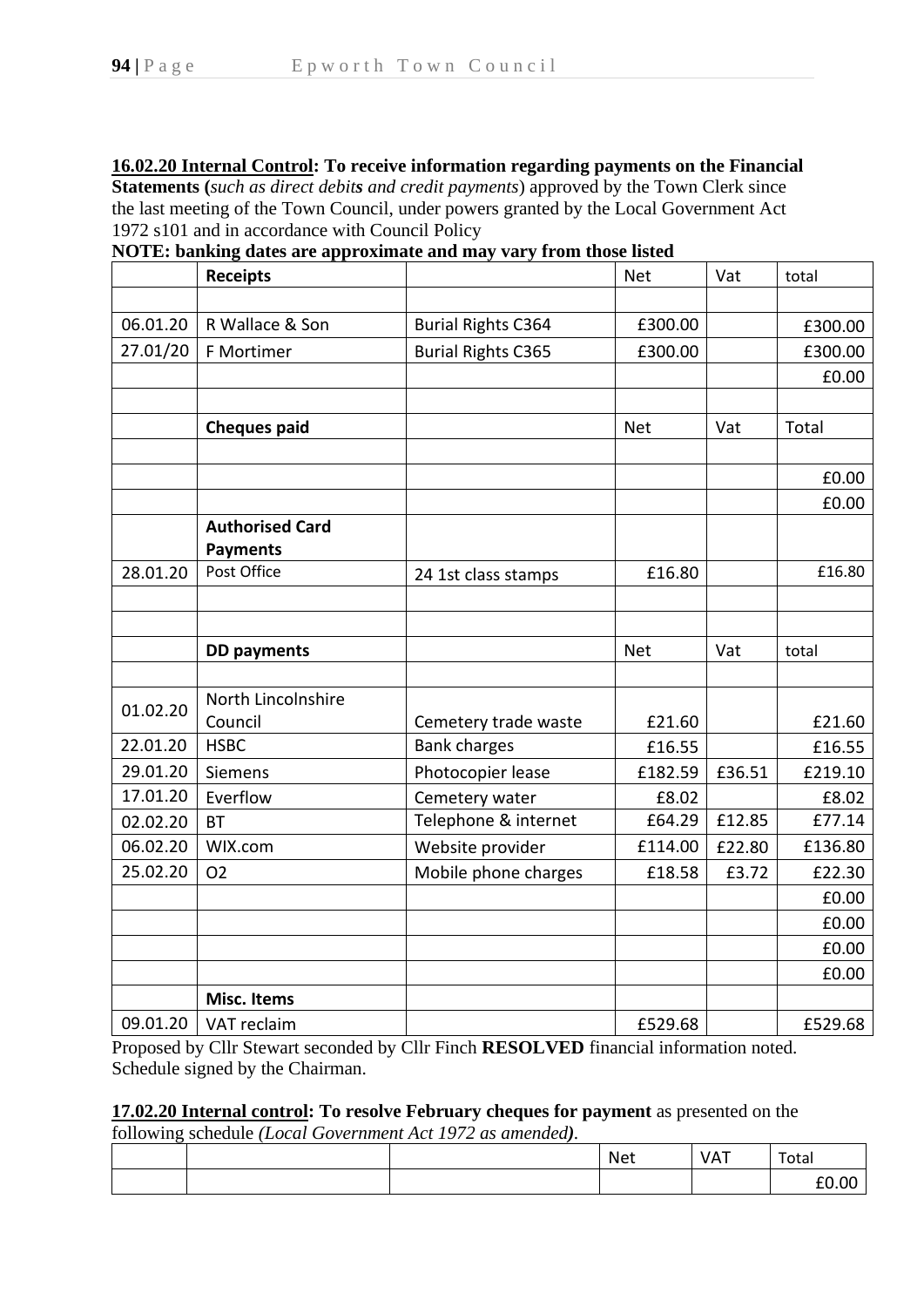| 104415 | <b>United Carlton</b> | photocopies              | £41.00    | £8.20   | £49.20    |
|--------|-----------------------|--------------------------|-----------|---------|-----------|
| 104416 | Amberol               | Hanging baskets &        |           |         |           |
|        |                       | brackets                 | £2,055.13 | £411.03 | £2,466.16 |
| 104417 | <b>ERNLLCA</b>        | Employer training day    | £90.00    | £18.00  | £108.00   |
| 104418 | J R Cockin            | Repair faults to night   |           |         |           |
|        |                       | storage heaters          | £48.00    | £9.60   | £57.60    |
| 104419 | <b>APS Movements</b>  | re grade Turbary Road    | £500.00   | £100.00 | £600.00   |
| 104420 | Epworth Imperial Hall | Room hire x 2 in January | £45.00    |         | £45.00    |
| 104421 | R Whittaker           | (replacement for lost    |           |         |           |
|        |                       | cheque)                  | £11.00    |         | £11.00    |
|        |                       |                          |           |         | £0.00     |
|        |                       | <b>Total cheques for</b> |           |         |           |
|        |                       | payment                  |           |         | £3,336.96 |
|        |                       |                          |           |         |           |

Proposed by Cllr Stewart seconded by Cllr Finch **RESOLVED** cheques for payment approved as presented. Schedule signed by the Chairman.

**18.02.20 Planning** (Town & Country Planning Act 1990 as amended**)**

**(a)To resolve Draft minutes** from the planning committee meeting of Wednesday November 20th, 2019 held at Cemetery Lodge, copies of which have been previously circulated for approval and signature. Proposed by Cllr R Whittaker seconded by Cllr Stewart **RESOLVED** a true record and signed by the Chairman.

**(b) To resolve Draft minutes** from the planning committee meeting held on Wednesday January 22nd, 2020 at the Imperial Hall, copies of which have been previously circulated for approval and signature. Proposed by Cllr Harm seconded by Cllr Garner, **RESOLVED** a true record and signed by the Chairman.

*8.10pm Cllr Harm left the meeting with apologies.*

**(c) To receive** information on planning decisions.

**PA/2019/1019 Full planning permission** for the change of use to a mixed-use development (including A1/A2/A3 and C3) and associated works at former Mowbray Arms, Mowbray Street, Epworth.

**PA/2019/1213 REFUSAL of planning permission** to erect dwelling including associated works on land rear of 3a West End Road, Epworth

**PA/2019/1850 Full planning permission** for the erection of front porch, three gable dormers to rear of roof pitch and four roof lights to the front at 15 Shepherds Croft, Epworth.

*NOTE: extension of time to respond requested but not given*

**PA/2019/1881** consent to cut down or carry out work on trees protected by a tree preservation order: to undertake various pruning on a copper beech, 2 common beech and 2 sycamore trees identified as T7, &18, T24 and T25 within and subject to Tree Preservation Order at Cemetery House, 82 Burnham Road, Epworth.

**PA/2019/1894** Consent to cut down or carry out work on trees protected by a tree preservation order: to undertake various pruning works on a sycamore identified as T84, a lime within G5 and two lime trees within G4 all subject to Tree Preservation Order at St Andrews Church, Church Street, Epworth.

**PA/2019/1892 full planning permission** to erect single storey side extension at 32 Lockwood Bank, Epworth.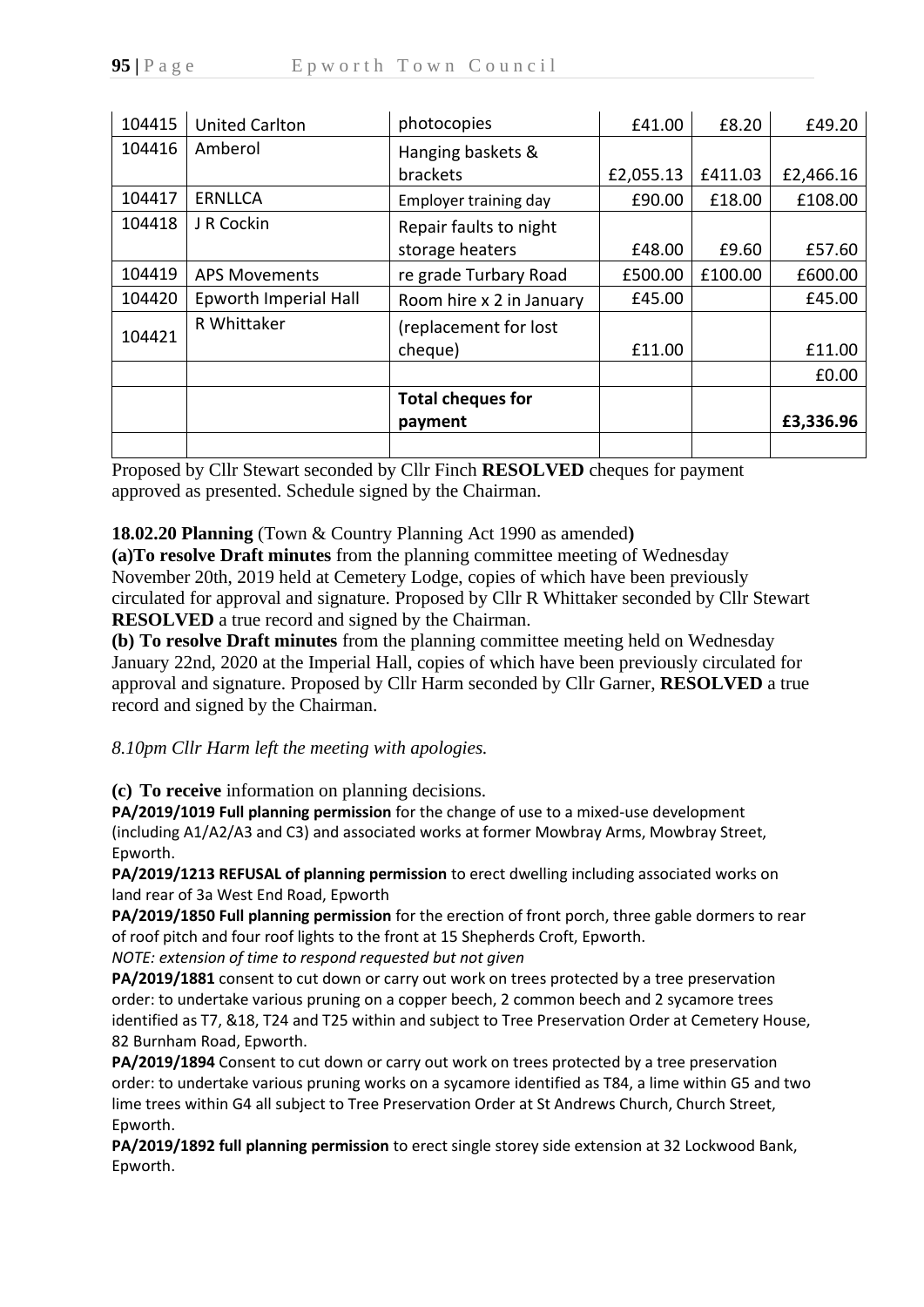**PA/2019/1935 full planning permission** for change of use of barn to holiday let at Flag Vila, West End Road, Epworth.

**PA/2019/1969 full planning permission** to erect a two-story side extension at 8 The Lidgett, Epworth.

**PA/2019/1966** Consent to cut down or carry out work on trees protected by a tree preservation order: to undertake various pruning on a sycamore tree, identified as T33, subject to and withing Tree Preservation Order at 1 Queen Street, Epworth.

Proposed by Cllr Finch seconded by Cllr R Whittaker **RESOLVED** planning decision information noted.

**19.02.20 Environment Committee – to resolve Draft minutes** from a meeting held on Thursday January 23rd, 2020 at Cemetery Lodge, copies of which have been previously circulated for approval and signature. Proposed by Cllr R Whittaker seconded by Cllr Finch **RESOLVED** a true record and signed by the Chairman.

**Committee proposals**:

- **(a) Spring in Bloom**: to propose that funding is requested to cover planting borders at Manor Court car park with maintenance; maintenance of borders at Kings Head Croft and purchase of new planters for village signs. Proposed by Cllr R Whittaker seconded by Cllr Woods **RESOLVED** to apply for North Lincolnshire Council in Bloom grant for items as listed.
- **(b) To propose** that the council employ a contractor to power wash the safety surfaces at Kings Head Croft. Proposed by Cllr Finch seconded by Cllr Woods **RESOLVED** clerk to obtain quotations for power washing of play surfaces.
- **(c) To propose** that "Tunes" are asked to supply (peat free compost) and plants for the hanging baskets this year (amended costs to take account of larger baskets). The clerk had contacted "Tunes" that morning and obtained a verbal quotation of £27.50 per basket (plus VAT). Proposed by Cllr Finch seconded by Cllr Stewart **RESOLVED** that Tunes would be asked to provide plants and plant up the hanging baskets.
- **(d) ECHO:** to propose that the next edition is scheduled for April 2020. Noted.

**20.02.20. Epworth "food fest"** to discuss the possibility of holding a North Lincolnshire Council arranged "food fest" on Friday October 2nd, 2020 (the only available date remaining for 2020). Proposed by Cllr Woods seconded by Cllr Stewart **RESOLVED** to confirm the date of October 2nd for the Food Fest.

**21.02.20 To propose that Standing Orders are amended** to allow nominated committee budget expenditure without reference to full council. The clerk provided a number of points that the council should consider before making the decision:

- Additional accounting records required additional clerks time
- Fewer councillors involved in financial decision (could only be 3) undemocratic?
- Setting a precedent Finance committee has no spending powers
- Lack of committee financial experience/training
- Requirement for audit trail requirement for 3 quotations where possible
- Individual item expenditure limit

Proposed by Cllr Mitchell seconded by Cllr Stewart **RESOLVED** to mandate the Environment Committee to implement the Epworth in Bloom project budget without further reference to full council. Resolve annually and no need to amend Standing Orders.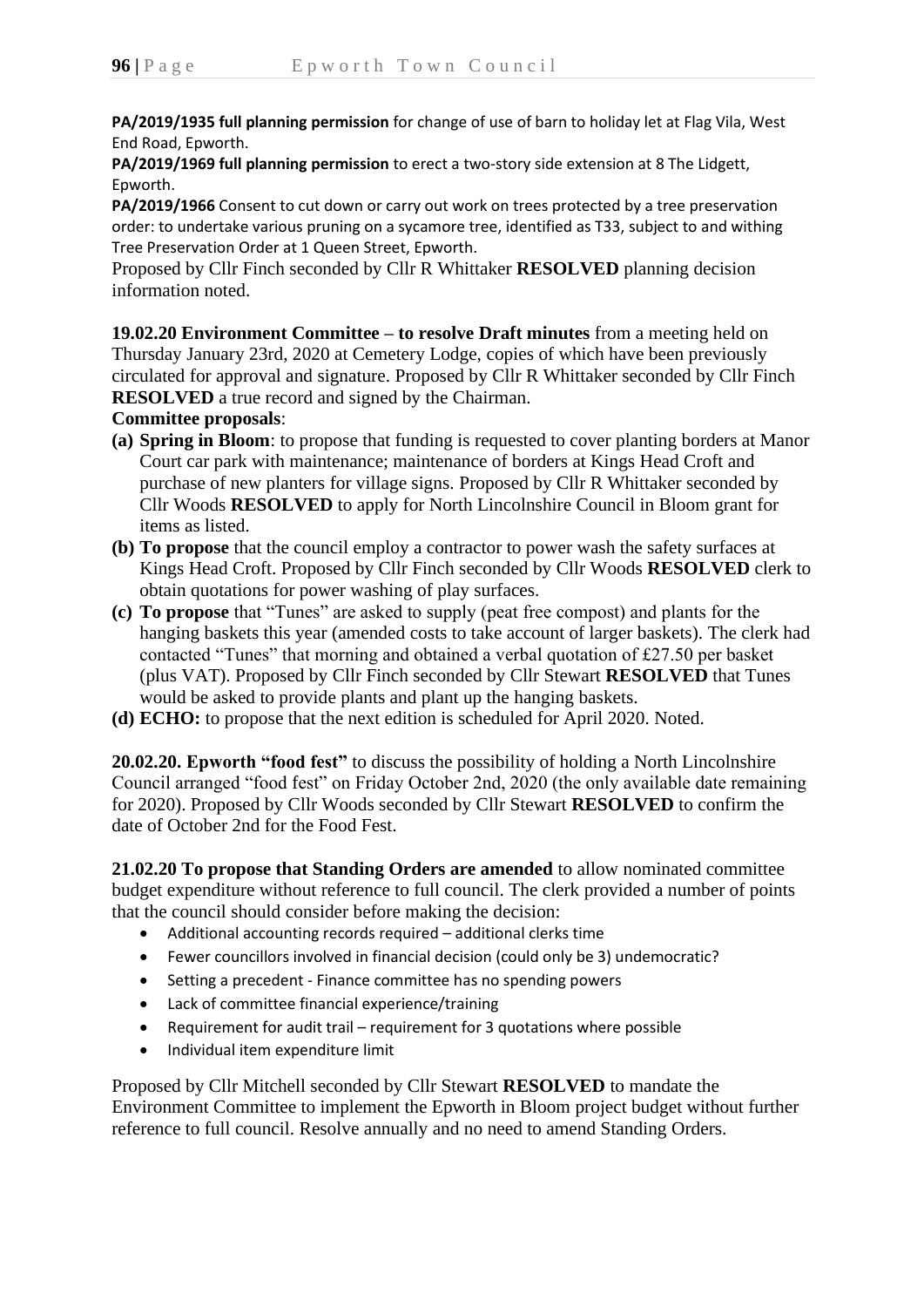**22.02.20 To propose** to lobby North Lincolnshire Council about councillor numbers (Cllr J Whittaker) Points noted:

- Difficulties running committees/inquorate for meetings/consider merging committees
- Noted that local Parish Councils have greater number of councillors
- Next phase of reductions to reduce parish council, councillor numbers
- Ouery to reduce status back to that of a Parish Council
- Lobby North Lincolnshire Council to review their decision and increase numbers
- 15 people broader representation of the community
- Election uncontested but latest co-option a choice of candidates
- Not in interest of local democracy to be political
- No additional cost to taxpayers
- Decisions by the few
- Committee specialties / experience
- Local Government Ombudsman was approached initially not their remit
- Council requirement to review committee structure
- Consider having 2 full council meetings/month or 1 longer meeting
- Effect on clerk's time questioned
- To record number of times meetings cancelled as inquorate

Proposed by Cllr J Whittaker to write to North Lincolnshire Council with details of inquorate meetings asking for decision to be reviewed and to "discuss committee structure" as an agenda item, seconded by Cllr Garner **RESOLVED**.

**22. (see item 11)**

**23.02.20 Correspondence:** to note list *(for information only page 90 attached).* Proposed by Cllr Finch seconded by Cllr Woods **RESOLVED** correspondence list noted.

**24.02.20 To discuss** management of committee and full council meetings during the clerk's scheduled absence. Future arrangements to be discussed in closed session.

**25.02.20 To list**: items for facebook. Publish new email addresses once set up

**26.02.20 Questions to the Chairman:** *(Items of immediate urgency that must be acknowledged before the next meeting and have not been included on the Agenda*)*.* No items were raised.

**27.02.20 To confirm the date and time of the next monthly meeting as** Tuesday March 3rd, 2020.

**28.02.20** *In view of the confidential nature of the business concerning members of staff or legal issues about to be transacted, it is advisable and in the public interest that the press and public be temporarily excluded and they are asked to withdraw under the terms of the Public Bodies (Admission to Meetings) Act 1960 and of Standing Orders. THE COUNCIL MAY RESOLVE to exclude members of the press and public for the following agenda item:*

**To authorise** payments of salaries and related payments as per the confidential schedule. Proposed by Cllr Stewart seconded by Cllr Woods **RESOLVED** to pay salaries and related payments to the value of £3281.92 schedule signed by the Chairman.